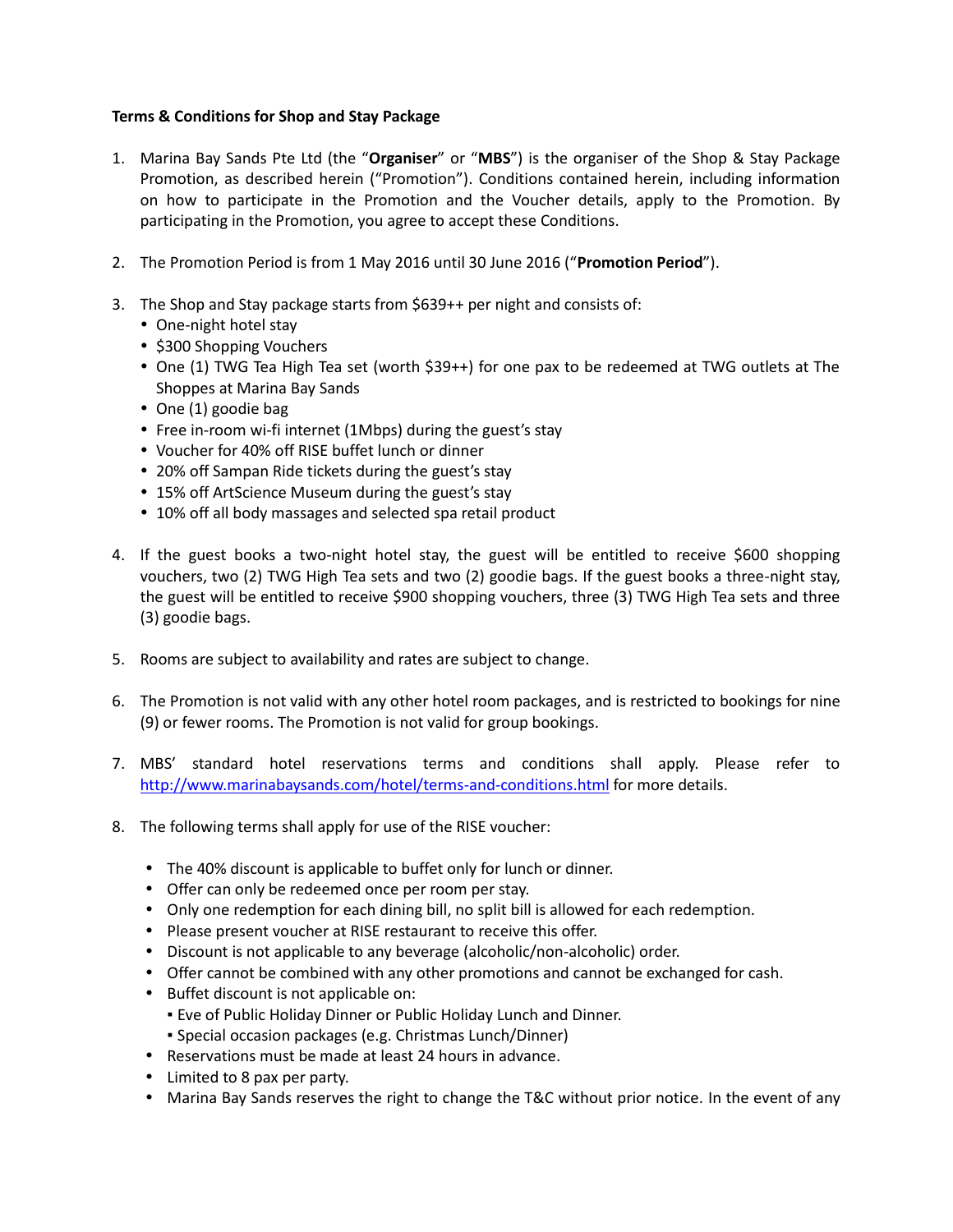disputes, Marina Bay Sands' decision is final.

- Other terms as printed on the voucher shall apply.
- 9. The Shopping Vouchers, TWG Tea High Tea Set Voucher (collectively the "Vouchers") and the goodie bag may be collected at the **B1 Concierge Counter (near Omega)** within 3 days after check-in upon presentation of the guest's (a) Identification document (b) confirmation email of hotel stay. Operating hours of Concierge Counter: Sun-Thurs – 10:30am to 11:00pm; Fri, Sat and Eve of Public Holiday – 10:30am to 11.30pm. Guests who do not collect their vouchers and goodie bags during their stay will be eligible to collect within 30 days after check out. Vouchers and goodie bags that are not collected within 30 days will be forfeited. The name of guest on the confirmation email shall match the name on the Identification document. Guests who are collecting on behalf of the guest who made the booking are required to produce a Letter of Authorization. Each eligible guest who has purchased the Shop and Stay package is only allowed one redemption.

| <b>Sample Letter of Authorization</b>                                   |                                                                                 |
|-------------------------------------------------------------------------|---------------------------------------------------------------------------------|
|                                                                         | (Name of Guest who made the booking),<br>(NRIC/Passport number), authorize      |
| the Shopping Vouchers, Hightea set voucher and goodie bag on my behalf. | (Name of Guest collecting on behalf), [2003] (NRIC/Passport number), to collect |
| Signature & Date                                                        |                                                                                 |

- 10. The Vouchers are only valid for use at respective participating stores in the Mall. All other general terms and conditions for these vouchers usage will apply. All Vouchers and goodie bags are nonexchangeable, non-cashable and subject to availability on a first-come-first-serve basis.
- 11. The Shopping Vouchers cannot be used to offset the guest's hotel stay.
- 12. By participating in the Promotion, each guest agrees that:
	- a. no claim relating to such losses or injuries (including special, indirect and consequential losses) shall be asserted against MBS, its parent companies, affiliates, directors, officers, employees or agents from any and all losses, damages, rights, claims and actions of any kind resulting from the Promotion and acceptance of any gift and/or Voucher, including without limitation, personal injuries, death and property damage.
	- b. consents to the collection, use and disclosure to third party service providers by MBS, of any personal data provided by a participant to MBS in conjunction with the Promotion, for such purposes as MBS deems reasonably necessary for the administration and management of the Promotion.
- 13. Each guest agrees to release, discharge, indemnify and hold harmless MBS and its agencies, affiliated companies, authorised partners, sub-contractors and their respective officers, directors, employees, agents from and against any claims, losses, liabilities, expenses, costs and damages arising from and in connection with participant's participation in this Promotion and the acceptance and use of the Vouchers. MBS makes no warranties, representations or guarantee either expressed or implied